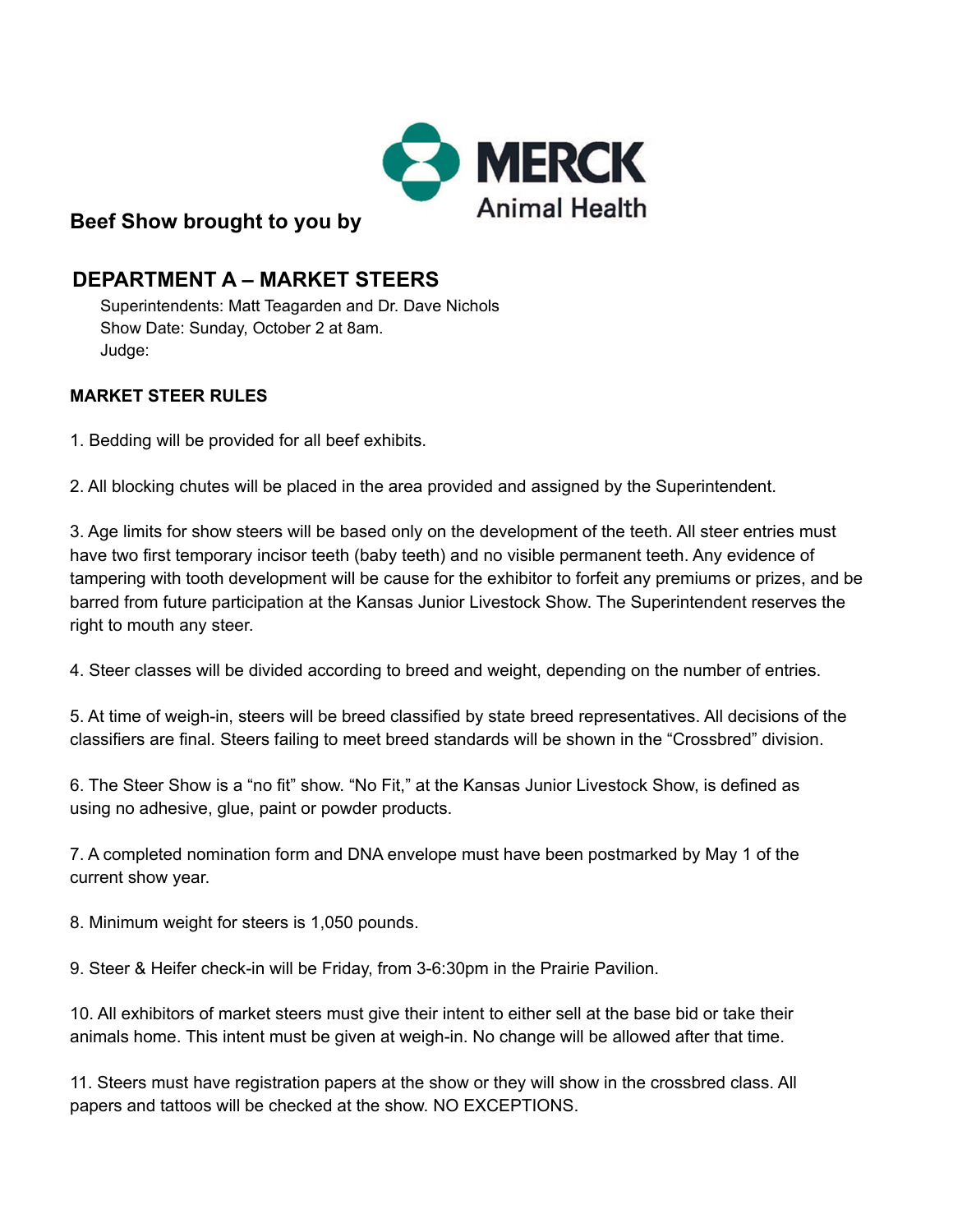12. *Youth for the Quality Care of Animals (YQCA) certification is required for all beef exhibitors. This is a national youth livestock quality assurance program. Through participation in the training, youth will be educated in food safety, animal well-being, and life skill development. The class may be completed through an online course or a face-to-face, instructor-led session. Visit [www.yqca.org](http://www.yqca.org/) or contact your local Extension Office to obtain certification options in your area.*

## **DIVISION 11 - ANGUS STEERS**

1. To be eligible to show, steers in the Angus Division must have official registration papers and corresponding tattoo.

2. Steers must show typical Angus type as determined by the Classification Committee.

- 3. The decision of the Classification Committee is final.
- 4. The show reserves the right to blood type any steer.

**CHAMPION ANGUS STEER**

## **RESERVE CHAMPION ANGUS STEER**

## **DIVISION 12 - HEREFORD STEERS**

1. Entries are open to Hereford steers sired by a registered Hereford bull and whose dam is registered with the AHA or is a purebred commercial Hereford. Steers do not need to be registered but must have a steer certificate issued by the American Hereford Association. An application may be obtained by writing to the American Hereford Association Youth Department.

2. Steers must show characteristics typical of straight-bred Hereford cattle. All steers will be subject to inspection by a KHA committee and are required to meet minimum standards for type, quality and conformation. The committee will check tattoos to see that they correspond to the record of certification and will have the final authority to determine eligibility of steers for the Hereford show. Ineligible steers will be changed to the "Crossbred" division.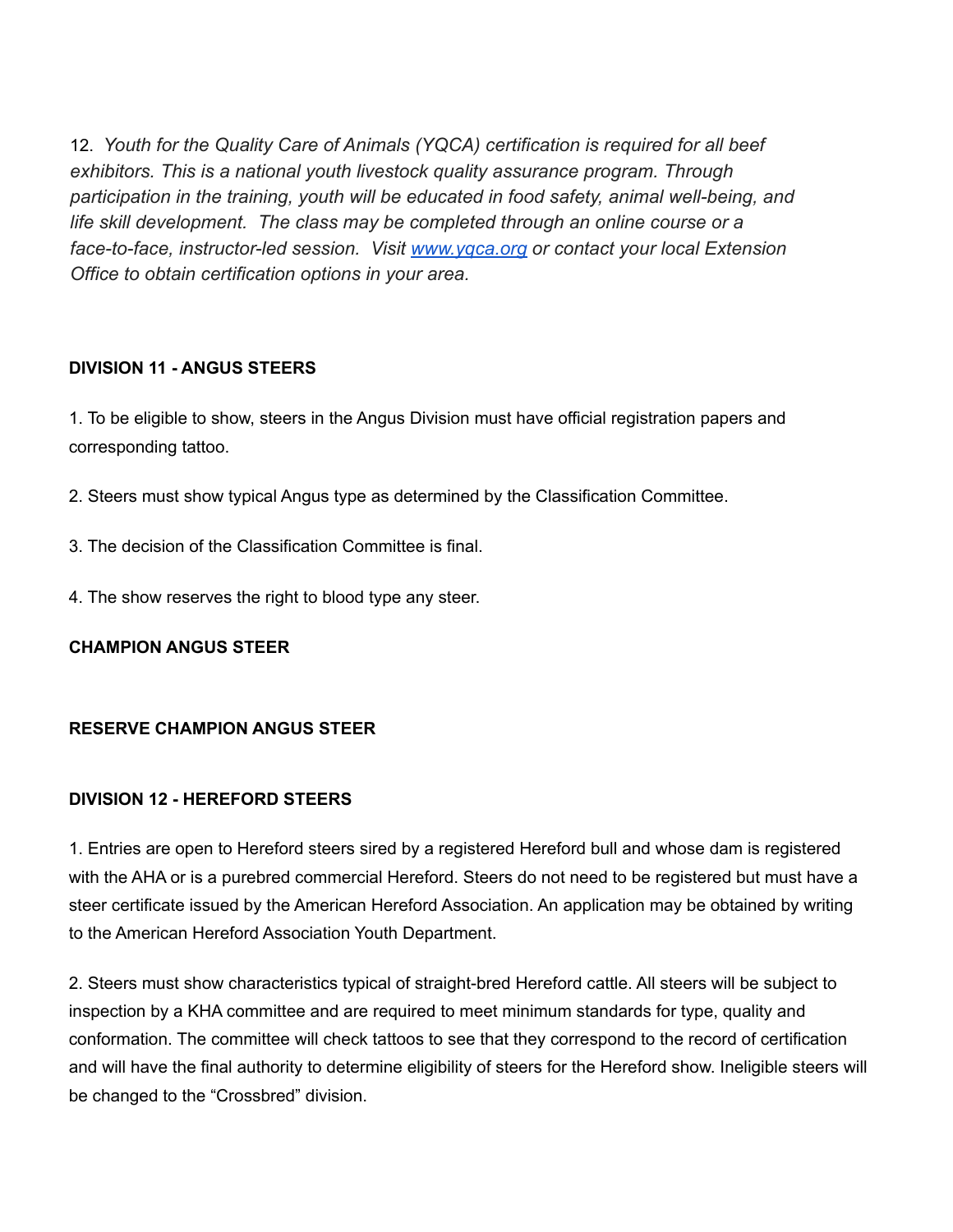## **CHAMPION HEREFORD STEER**

## **RESERVE CHAMPION HEREFORD STEER**

#### **DIVISION 13 - SHORTHORN STEERS**

Shorthorn steers must be 93% Shorthorn blood or greater and have a Kansas Shorthorn Association verification form or American Shorthorn Association purebred (red) registration certificate.

### **Champion Shorthorn Steer**

### **Reserve Champion Shorthorn Steer**

A special class of Shorthorn steers, purchased in the previous year futurity sale, will be shown. The Kansas Shorthorn Association will make awards to the exhibitors of the highest placing futurity steers as follows: 1st-\$1,000; 2nd-\$500; 3rd-\$300. The Shorthorn futurity steer show back will be held following the heifer show back on Saturday morning. One half of the money will be awarded in cash and half in a certificate, dated for two years, and to be used for the KLF Shorthorn Futurity Sale.

### **Division 21 SHORTHORN PLUS STEERS**

Shorthorn Plus steers must be 50%-92% Shorthorn blood and have a Kansas Shorthorn Association verification form or American Shorthorn Association Plus (green) registration certificate.

### **Champion Shorthorn Plus Steer**

### **Reserve champion Shorthorn plus Steer**

A special class of ShorthornPlus steers, purchased in the previous year futurity sale, will be shown. The Kansas Shorthorn Association will make awards to the exhibitors of the highest placing futurity steers as follows: 1st-\$1,000; 2nd \$500. The Shorthorn futurity steer show back will be held following the heifer show back on Saturday morning. One half of the money will be awarded in cash and half in a certificate, dated for two years, and to be used for the KLF Shorthorn Futurity Sale.

### **DIVISION 14 - LIMOUSIN STEERS**

Limousin steers that qualify for registration with the North American Limousin Foundation as a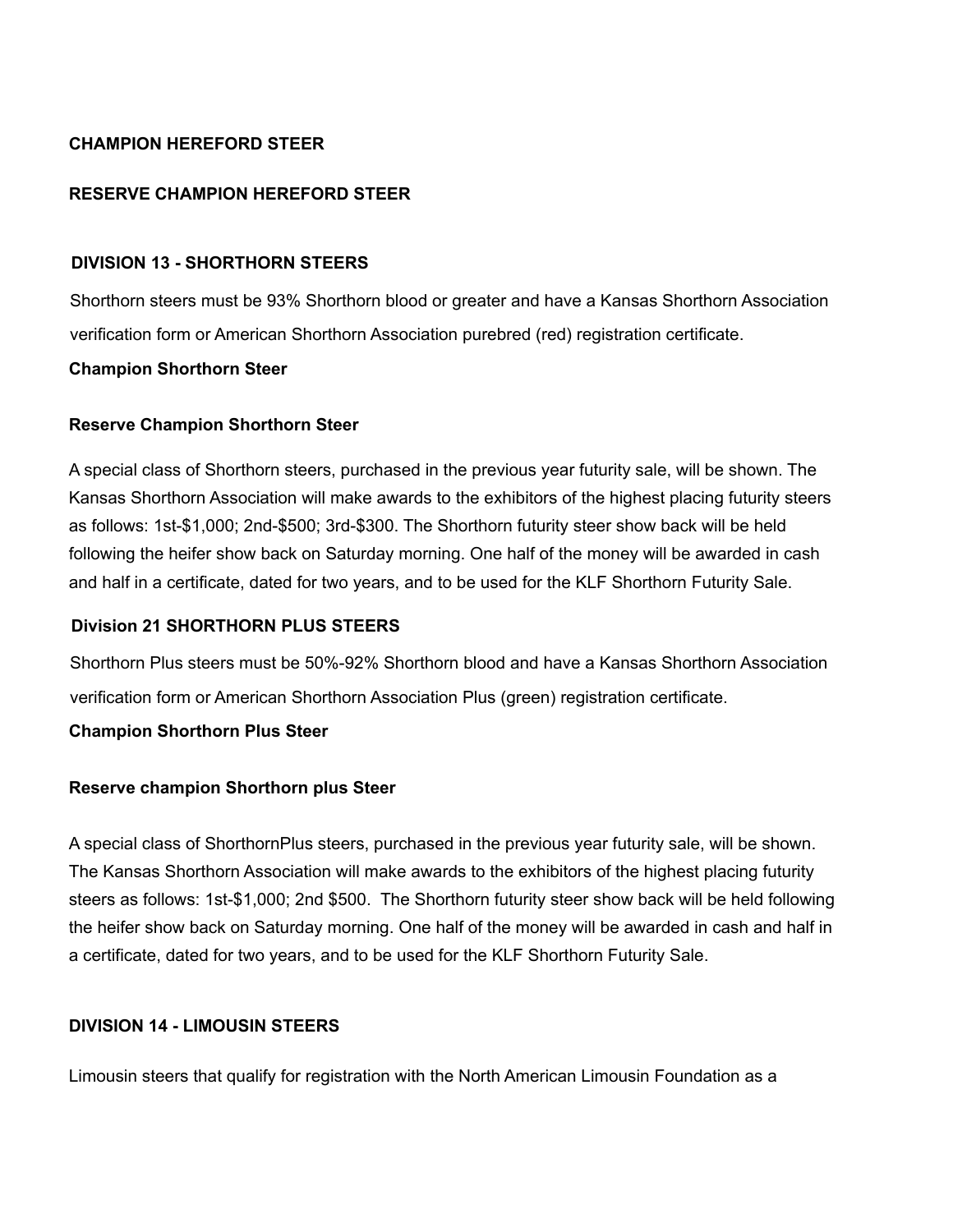percentage, purebred or Lim-Flex will be eligible. Exhibitors may also provide a completed KLBA steer certificate obtained from the breeder or going to kansaslimousin.org. A certificated steer must be out of a registered purebred Limousin bull or a registered purebred Limousin cow.

### **CHAMPION LIMOUSIN STEER**

#### **RESERVE CHAMPION LIMOUSIN STEER**

To receive cash awards, exhibitors must be paid members of the Kansas Junior Limousin Breeders Association. Dues are \$20 per year and must be paid by September 1, of that year. For further information check the Kansas Limousin Breeders Association website, *kansaslimousin.org.*

### **DIVISION 15 - CHAROLAIS STEERS**

A steer registration certificate of exhibitor ownership is required from the American International Charolais Association (AICA). The registration certificate must state at least 50% Charolais parentage from either a registered purebred cow or registered purebred bull; animal will also exhibit Charolais breed characteristics. Complete a registration form from the AICA and submit for the certificate. Forms are available online at *charolaisusa.com.*

### **CHAMPION CHAROLAIS STEER**

### **RESERVE CHAMPION CHAROLAIS STEER**

Exhibitor must be a member of the Kansas Junior Charolais Association to receive special awards.

### **DIVISION 16 - SIMMENTAL STEERS**

Simmental steers must be at least 50% Simmental and accompanied by an American Simmental Association performance pedigree.

During weigh-in of steers, tattoos will be checked and must correspond with American Simmental Association Performance Pedigree to show in the Simmental classes. All other steers will be sifted to the Crossbred Steer classes. Exhibitors must be a paid member of the Kansas Junior Simmental Association to receive KSA donated prizes & cash awards.

#### **CHAMPION SIMMENTAL STEER**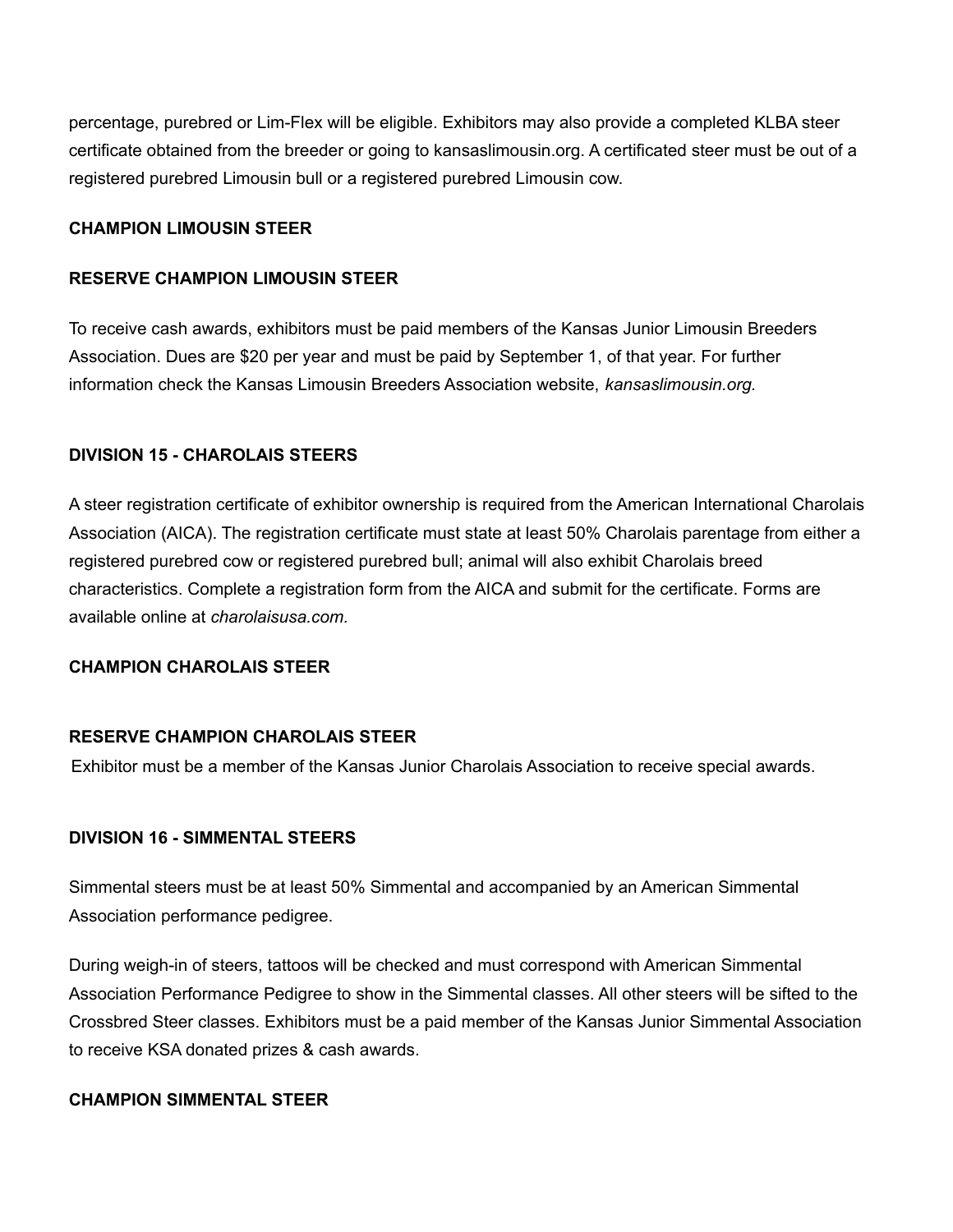## **RESERVE CHAMPION SIMMENTAL STEER**

### **DIVISION 17 - MAINE-ANJOU STEERS**

Maine-Anjou steers must be 1/4 or higher Maine-Anjou, sired by a registered Maine-Anjou bull, registered with the American Maine-Anjou Association and have a legible tattoo corresponding to the registration papers.

## **CHAMPION MAINE-ANJOU STEER**

#### **RESERVE CHAMPION MAINE-ANJOU STEER**

#### **DIVISION 18 - CHIANINA STEERS**

Chianina steers must meet registration requirements as defined by the American Chianina Association, be registered with ACA and have a legible tattoo corresponding to the registration papers.

#### **CHAMPION CHIANINA STEER**

#### **RESERVE CHAMPION CHIANINA STEER**

**DIVISION 19 - ALL OTHER BREEDS (AOB) STEERS CHAMPION AOB STEER**

**RESERVE CHAMPION AOB STEER**

**DIVISION 20 - CROSSBRED STEERS**

**CHAMPION CROSSBRED STEER**

**RESERVE CHAMPION CROSSBRED STEER**

**GRAND CHAMPION STEER**

**Beef Show brought to you by Merck Animal Health**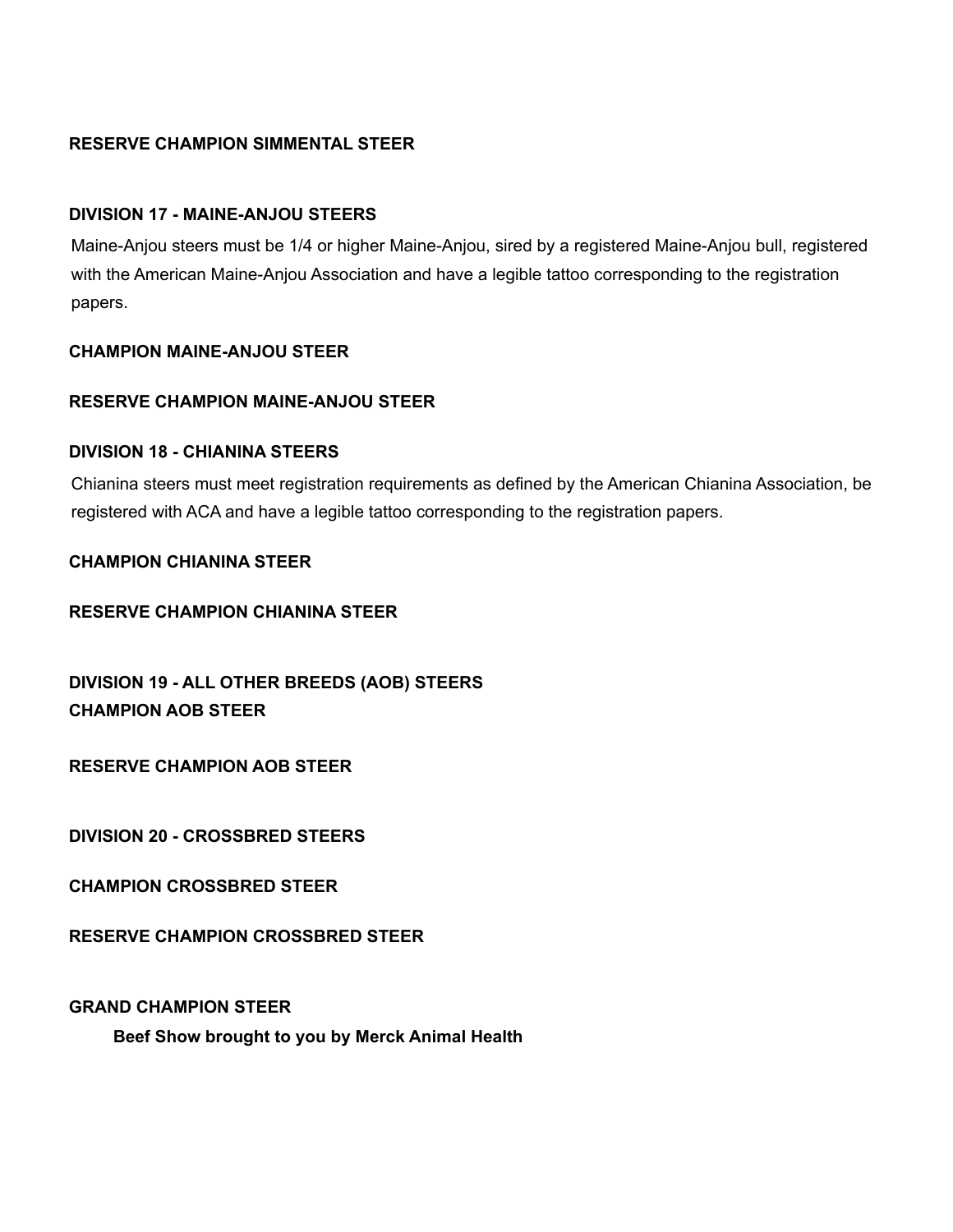#### **RESERVE GRAND CHAMPION STEER**

## **Beef Show brought to you by Merck Animal Health**

**3 rd Place Overall Steer**

**4 th Place Overall Steer**

**5 th Place Overall Steer**

## **CARCASS CONTEST**

Cash awards sponsored by Certified Angus Beef, LLC will be awarded to the first three places. 1st - \$150, 2nd - \$100, 3rd - \$50

## **Beef Show brought to you by**



## **DEPARTMENT B - BREEDING HEIFERS**

Superintendents: Matt Teagarden and Dave Nichols Show Date: 8 a.m., Saturday, October 1 Judge:

Show Order: Angus, Hereford, Red Angus, Shorthorn, ShorthornPlus, Limousin, Charolais, Charolais Percentage, Simmental, SimGenetics, Gelbvieh, Maine-Anjou, MaineTainer, Chianina, AOB, Commercial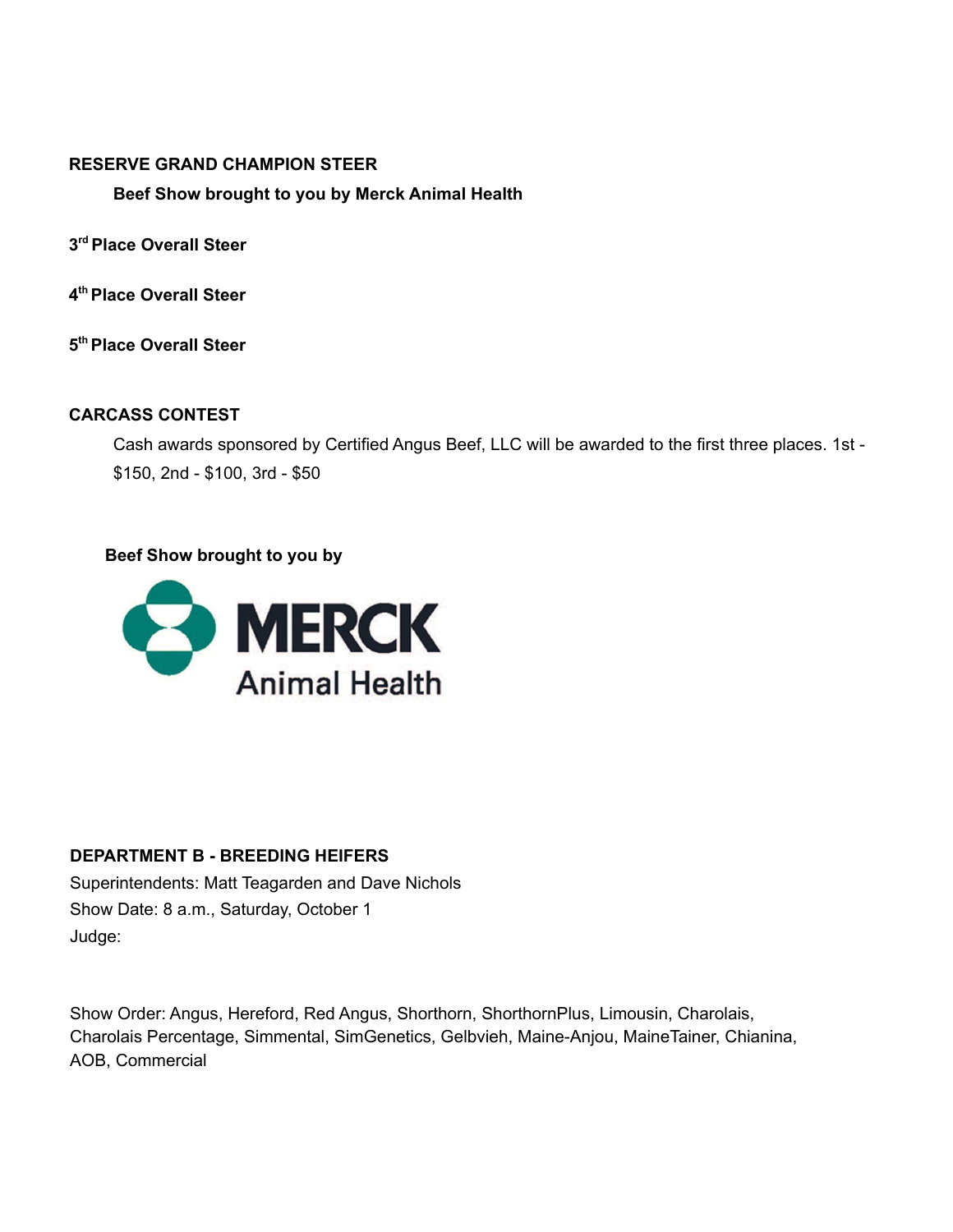## **BREEDING HEIFER RULES**

1. The Heifer Show is a "no fit" show. "No Fit" at the Kansas Junior Livestock Show is defined as using no adhesive, glue, paint or powder products.

2. No official health certificate required.

3. All heifers must be registered in the exhibitor's name no later than June 15 of the current show year. Registration will be determined according to each breed association's guidelines. Date of ownership is not necessarily the same as date of registration. All heifers must be identified with a permanent tattoo corresponding with registration papers. Original registration papers must accompany all breeding heifers at check-in on Friday.

4. ALL HEIFERS must be born on or after January 1, 2021, and no later than December 31, 2021. Individual classes will be divided into as nearly equal numbers according to age after all exhibits have been checked into the Show office. A minimum of 10 head is required per breed.

5. All commercial breeding heifers must be nominated by June 15 of the current show year. This applies to heifers that are not eligible for registration in a breed association.

6. Additional premiums will be paid to heifer exhibitors by Kansas breed associations.

7. All breeding heifers will be released immediately following the last Heifer Show class.

8. The Classification Committee has the authority to screen and classify animals. The decisions of the Classification Committee are final.

9. *Youth for the Quality Care of Animals (YQCA) certification is required for all beef exhibitors. This is a national youth livestock quality assurance program. Through participation in the training, youth will be educated in food safety, animal well-being, and life skill development. The class may be completed through an online course or a face-to-face, instructor-led session. Visi[t](http://www.yqca.org/) [www.yqca.org](http://www.yqca.org/) or contact your local Extension Office to obtain certification options in your area.*

**DIVISION 31 - ANGUS HEIFERS**

**CHAMPION ANGUS HEIFER**

**RESERVE CHAMPION ANGUS HEIFER**

**DIVISION 32 - HEREFORD HEIFERS**

**CHAMPION HEREFORD HEIFER**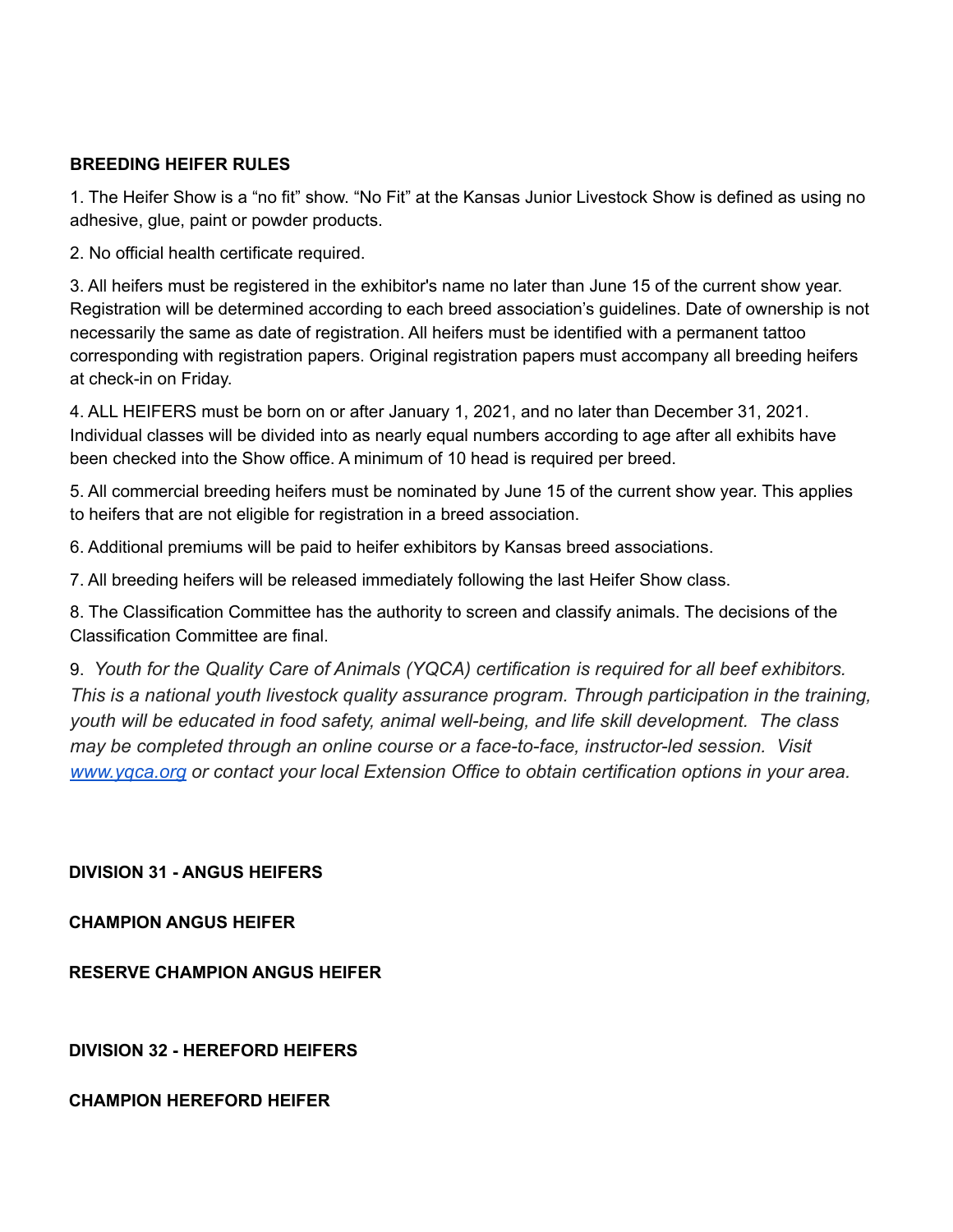## **RESERVE CHAMPION HEREFORD HEIFER**

### **DIVISION 33 - RED ANGUS HEIFERS**

Purebred Red Angus females must be registered with the Red Angus Association of America and meet all requirements for Category 1A or 1B.

## **CHAMPION RED ANGUS HEIFER**

## **RESERVE CHAMPION RED ANGUS HEIFER**

### **DIVISION 34 – SHORTHORN HEIFERS**

Present (red) registration certificate with 93% or higher Shorthorn blood from the American Shorthorn Association.

### **CHAMPION SHORTHORN HEIFER**

#### **RESERVE CHAMPION SHORTHORN HEIFER**

A special class of Shorthorn heifers, purchased in the previous year futurity sale, will be shown. Kansas Shorthorn Association will make awards to the exhibitors of the highest placing futurity heifers as follows: 1st-\$1000; 2nd-\$500; 3<sup>rd</sup> \$300. One half of the money will be awarded in cash & half in a certificate, dated for two years and to be used for KLF Shorthorn Futurity Sale.

### **DIVISION 35 – SHORTHORN PLUS HEIFERS**

Must present (green) registration certificate stating 50%-92% Shorthorn blood from the American Shorthorn Association.

### **CHAMPION SHORTHORN PLUS HEIFER**

### **RESERVE CHAMPION SHORTHORN PLUS HEIFER**

A special class of ShorthornPlus heifers, purchased in the previous year futurity sale, will be shown. Kansas Shorthorn Association will make awards to the exhibitors of the highest placing futurity heifers as follows: 1st-\$1000; 2nd-\$500. One half of the money will be awarded in cash & half in a certificate, dated for two years and to be used for KLF Shorthorn Futurity Sale.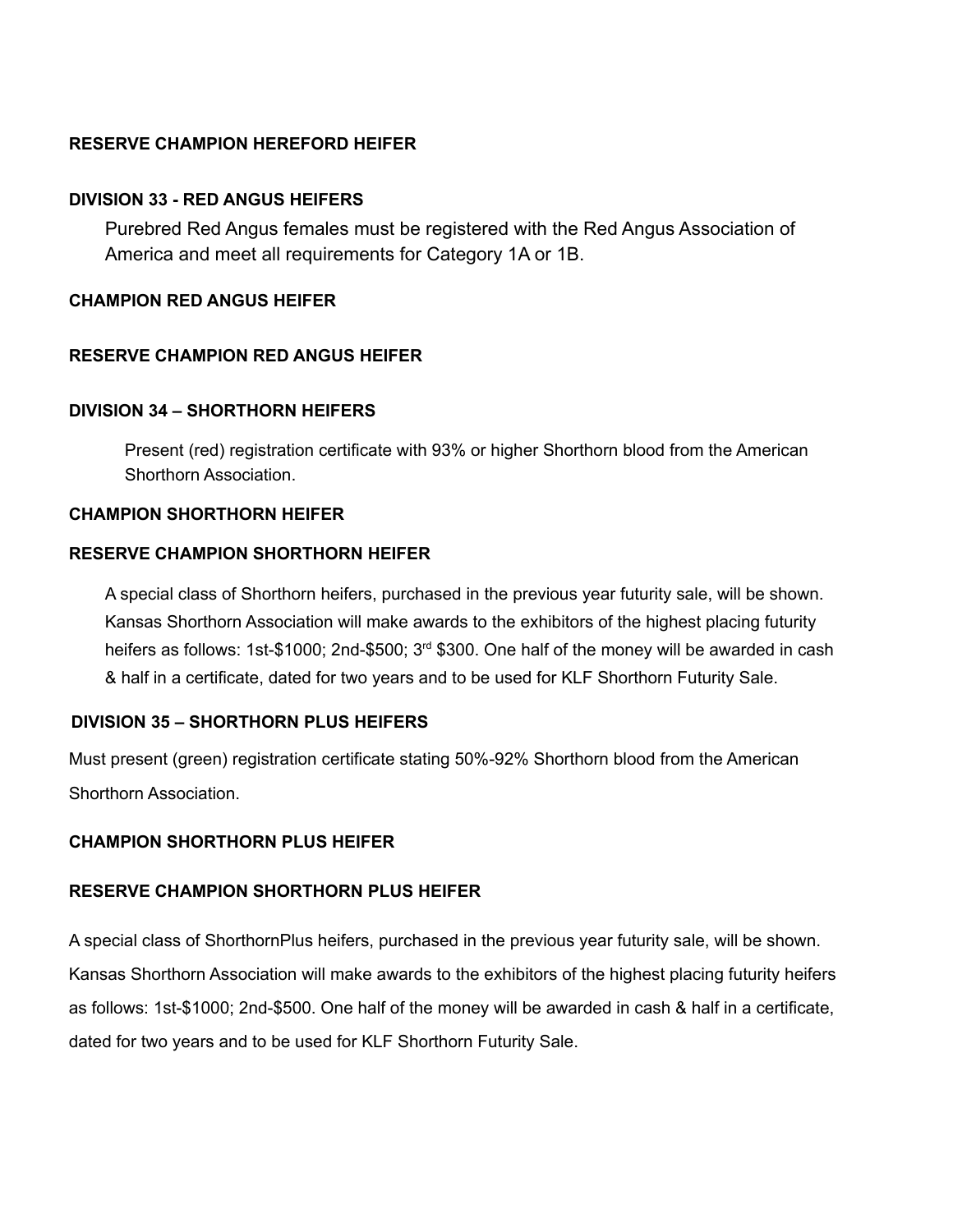## **DIVISION 36 - LIMOUSIN HEIFERS**

Limousin Heifers must be at least 75% Limousin. (Orange NALF registration papers) To receive cash awards, exhibitors must be paid members of the Kansas Junior Limousin Breeders Association. Dues are \$20 per year and must be paid by September 1 of that year. For further information check the Kansas Limousin Breeders Association website, *kansaslimousin.org*.

The Kansas Limousin Breeders Association will provide an additional \$75 in premium for the Limousin Heifer class.

## **CHAMPION LIMOUSIN HEIFER**

## **RESERVE CHAMPION LIMOUSIN HEIFER**

### **DIVISION 38 - CHAROLAIS HEIFERS**

Charolais heifers must be purebred and registered in the name of the exhibitor by June 15 of the current show year. Exhibitors are required to present registration papers at check-in. Exhibitor must be a member of the Kansas Junior Charolais Association to receive special awards.

### **CHAMPION CHAROLAIS HEIFER**

### **RESERVE CHAMPION CHAROLAIS HEIFER**

## **DIVISION 39 - CHAROLAIS PERCENTAGE HEIFERS**

Percentage heifers must be composed of at least 50% and no more than 15/16 Charolais Percentage. Heifers must have a certificate of registration with the American International Charolais Association (AICA).

### **CHAMPION CHAROLAIS PERCENTAGE HEIFER**

## **RESERVE CHAMPION CHAROLAIS PERCENTAGE HEIFER**

**DIVISION 40 - SIMMENTAL HEIFERS**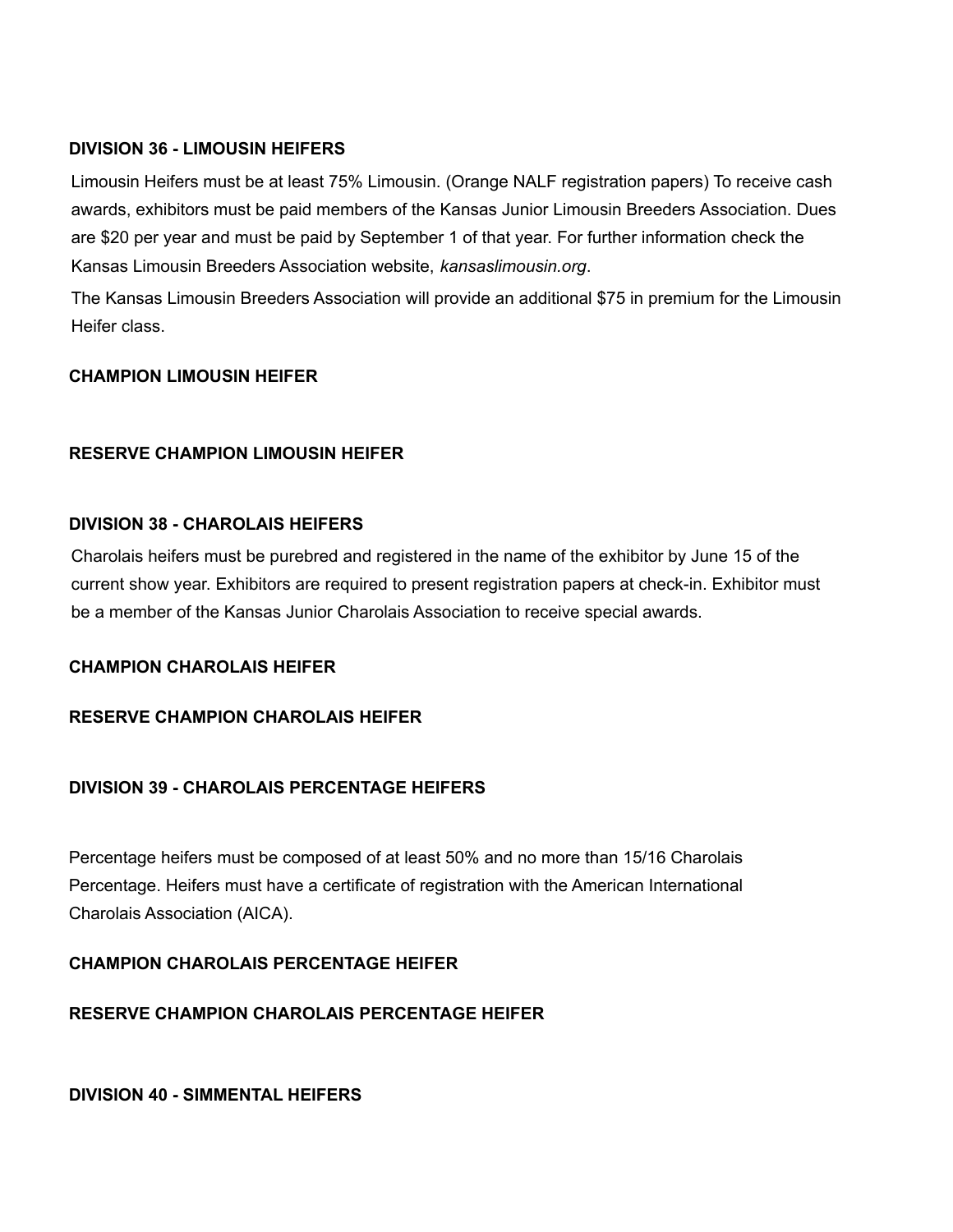Simmental heifers must be 76% or greater Simmental and registered in the membership for which the exhibitor is an authorized representative. Registration papers must be in hand at time of check-in. Exhibitor must be a member of the Kansas Junior Simmental Association to receive special awards. The Kansas Simmental Association will provide an additional \$50 in premium for the Simmental Heifer classes.

#### **CHAMPION SIMMENTAL HEIFER**

#### **RESERVE CHAMPION SIMMENTAL HEIFER**

#### **DIVISION 41 - SIMGENETICS HEIFERS**

Heifers must be at least 1/2 to 3/4 Simmental blood. They must be registered with the American Simmental Association. KSA will provide an additional \$50 in premium.

#### **CHAMPION SIMGENETICS HEIFER**

#### **RESERVE CHAMPION SIMGENETICS HEIFER**

#### **DIVISION 42 - GELBVIEH HEIFERS**

The Kansas Gelbvieh Association will provide an additional \$275 in premium for the Gelbvieh Heifer class. The Kansas Junior Gelbvieh Association will pay each exhibiting member a maximum of \$50 whether showing a heifer, steer, or both. Exhibitor must be a paid member of the Kansas Junior Gelbvieh Association by May 31, 2020. Gelbvieh heifers must have Balancer or Purebred Registration Papers in order to show in the Gelbvieh division.

#### **CHAMPION GELBVIEH HEIFER**

#### **RESERVE CHAMPION GELBVIEH HEIFER**

#### **DIVISION 43 - MAINE-ANJOU HEIFER**

Maine-Anjou heifers must be 3/4 or more Maine-Anjou and recorded in the exhibitor's name with the American Maine-Anjou Association. The registration certificate must be presented to show officials for approval at check in.

#### **CHAMPION MAINE-ANJOU HEIFER**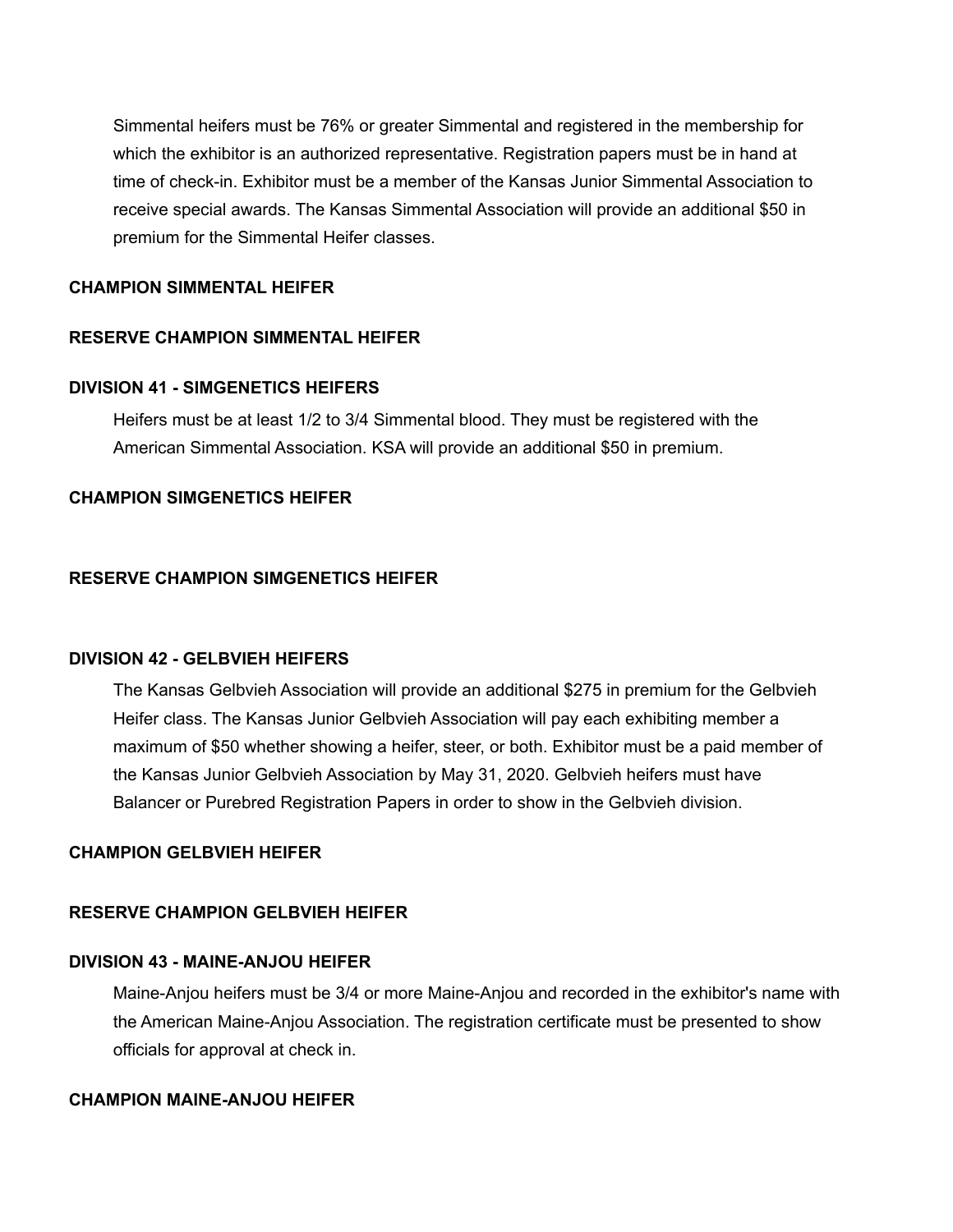**RESERVE CHAMPION MAINE-ANJOU HEIFER**

**DIVISION 44 - MAINETAINER HEIFER**

**CHAMPION MAINTAINER HEIFER**

**RESERVE CHAMPION MAINTAINER HEIFER**

**DIVISION 45 - CHIANINA HEIFERS**

**CHAMPION CHIANINA HEIFER**

**RESERVE CHAMPION CHIANINA HEIFER**

**DIVISION 46 - ALL OTHER BREEDS (AOB) HEIFERS**

**CHAMPION AOB HEIFER**

**RESERVE CHAMPION AOB HEIFER**

**DIVISION 47 - COMMERCIAL HEIFERS**

**CHAMPION COMMERCIAL HEIFER**

**RESERVE CHAMPION COMMERCIAL HEIFER**

**SUPREME CHAMPION HEIFER Beef Show brought to you by Merck Animal Health**

**RESERVE SUPREME CHAMPION HEIFER Beef Show brought to you by Merck Animal Health**